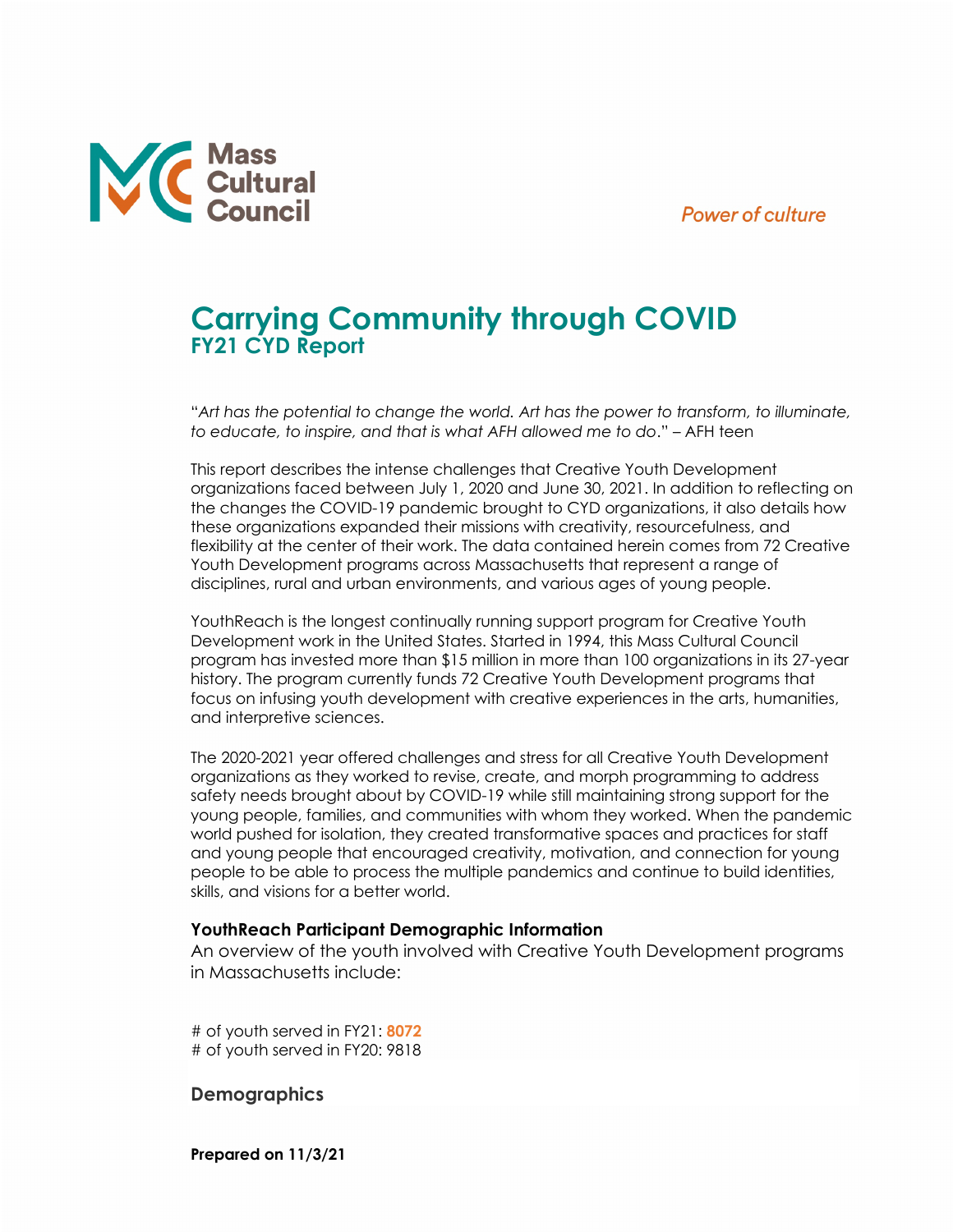- 52% Youth living in economically depressed urban environments
- 28% Youth who live in homes where English is not spoken
- 21% Youth living in public housing
- 19% Youth with Disabilities
- 11% Foreign-born Youth



- 6% Department of Mental Health clients
- 4% Youth living in economically depressed rural environment
- 4% Department of Children and Families clients
- 2% Department of Youth Services clients





- 49% Female 39% Male
- 2% Non-Binary 10% Unknown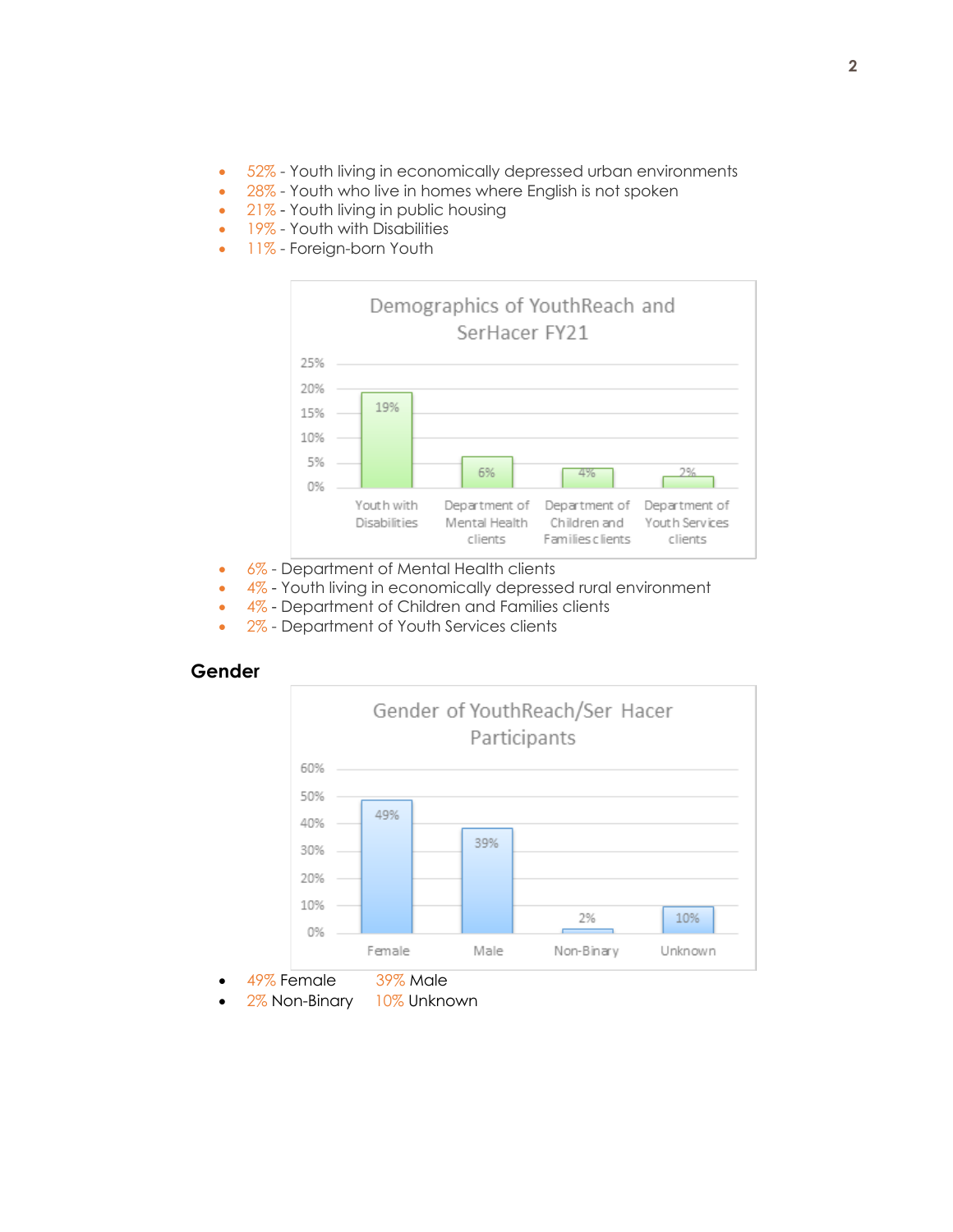### **Race and Ethnicity**



- 42% Hispanic or Latino
- 24% Black or African American
- 18% White
- 9% Asian
- 4% Other/Multi-racial
- 4% unknown
- 2% Native American Indian or Alaska Native
- .1%, Native Hawaiian or Pacific Islander



#### **Graduates**

- 83% of high school seniors graduated high school
- 78% plan to attend college/technical school next year
- 50% of programs have a process offering formal support to graduates
- 29% of programs have "somewhat" of a process of offering support to graduates
- 2% of seniors plan to enter the military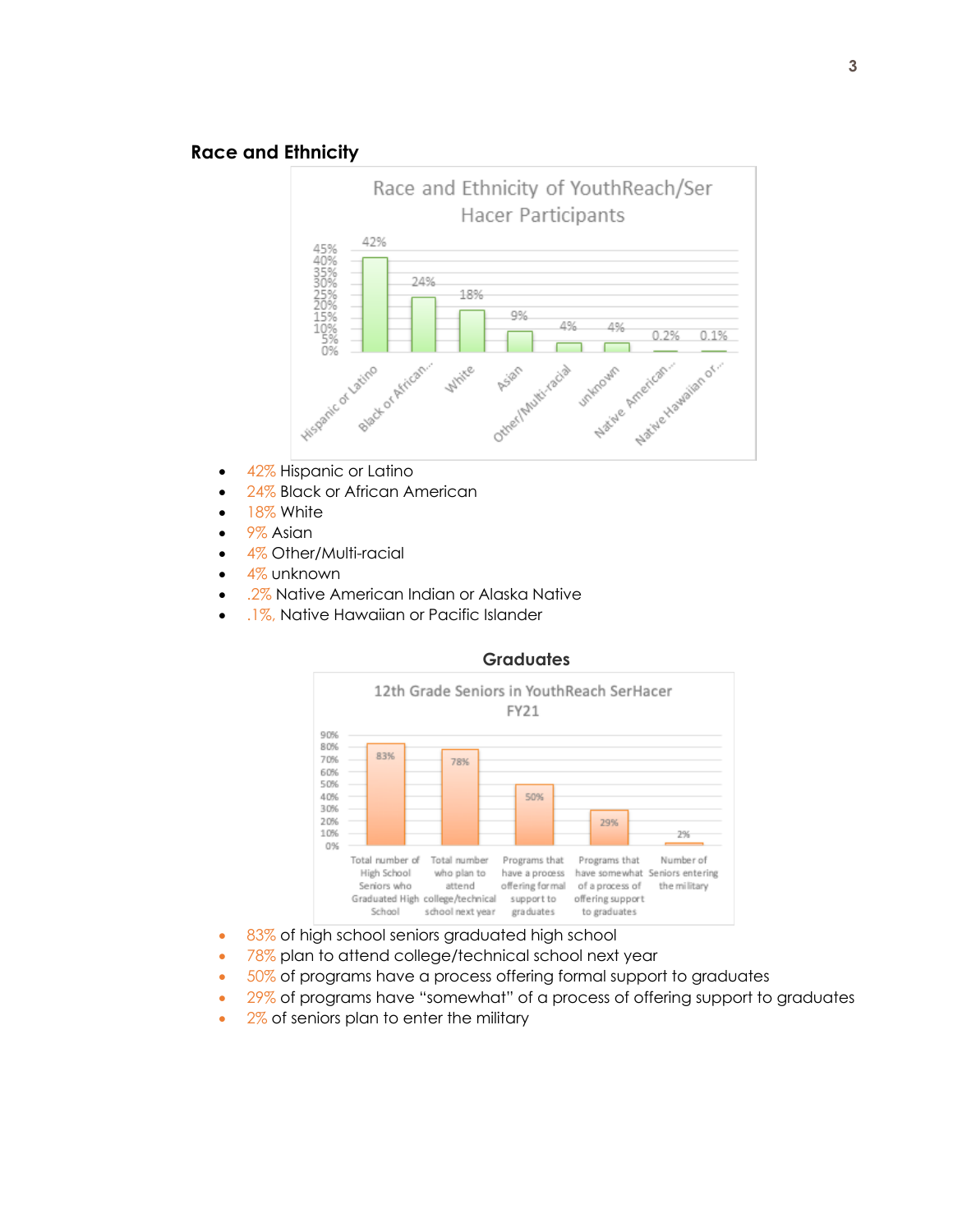## **Overview of FY21 Findings**

## **FY20 Findings** *(based 74 reports)*

As part of the Final Reporting for FY20 (inclusive of the first three and half months of the COVID-19 pandemic) 74 Creative Youth Development organizations were asked to describe how their organization pivoted to address the needs of young people. Their responses illustrated the complexity of CYD work in providing high quality experiences in the arts, sciences, and humanities while simultaneously meeting the basic needs of working with youth, families, and communities who are systemically disadvantaged.

Among the responses, three areas of programming changes emerged from the responses:

- **A focus on connection** Over and over in final reports the word 'connection' came up as a first response to the pandemic, reinforcing the value of positive relationships, mentoring and community support inherent in CYD programs.
- **Pivot to online learning** Like most industries, nonprofit out-of-school programs pivoted almost immediately to establishing connection and opportunity online. Nearly all programs responding to the survey cited an immediate shift to online programming during the month of March. There was tension between continuing with existing programming and/or developing new resources for work that shared the same values.
- **Focusing on basic needs** Many CYD programs serve as holistic supports for young people and community, focusing on issues going far beyond that of an art program. The COVID-19 pandemic revealed the true breadth of the role these programs play in their communities.

## **FY21 Findings** *(based 72 reports)*

In FY21, CYD organizations attempted to fill systemic gaps in responding to needs of their young people, families, and community. Organizations expanded their reach of services to include issues of food/housing insecurity, technology, racial injustice, and mental health while prioritizing relationships and the deepening of partnerships to be able to address these needs. Teaching artists focused on utilizing the arts, even the pivoted-to virtual world, to support young people in both processing the effects of multiple pandemics, and bravely continuing to build connections while advocating for a transformed, more just future as change-makers.

As COVID endured into the 2020-21 school year, most organizations continued to offer private lessons and group classes online, adapted studios for safe inperson instruction, redesigned concert seasons, and created new programming. Many provided both synchronous and asynchronous instruction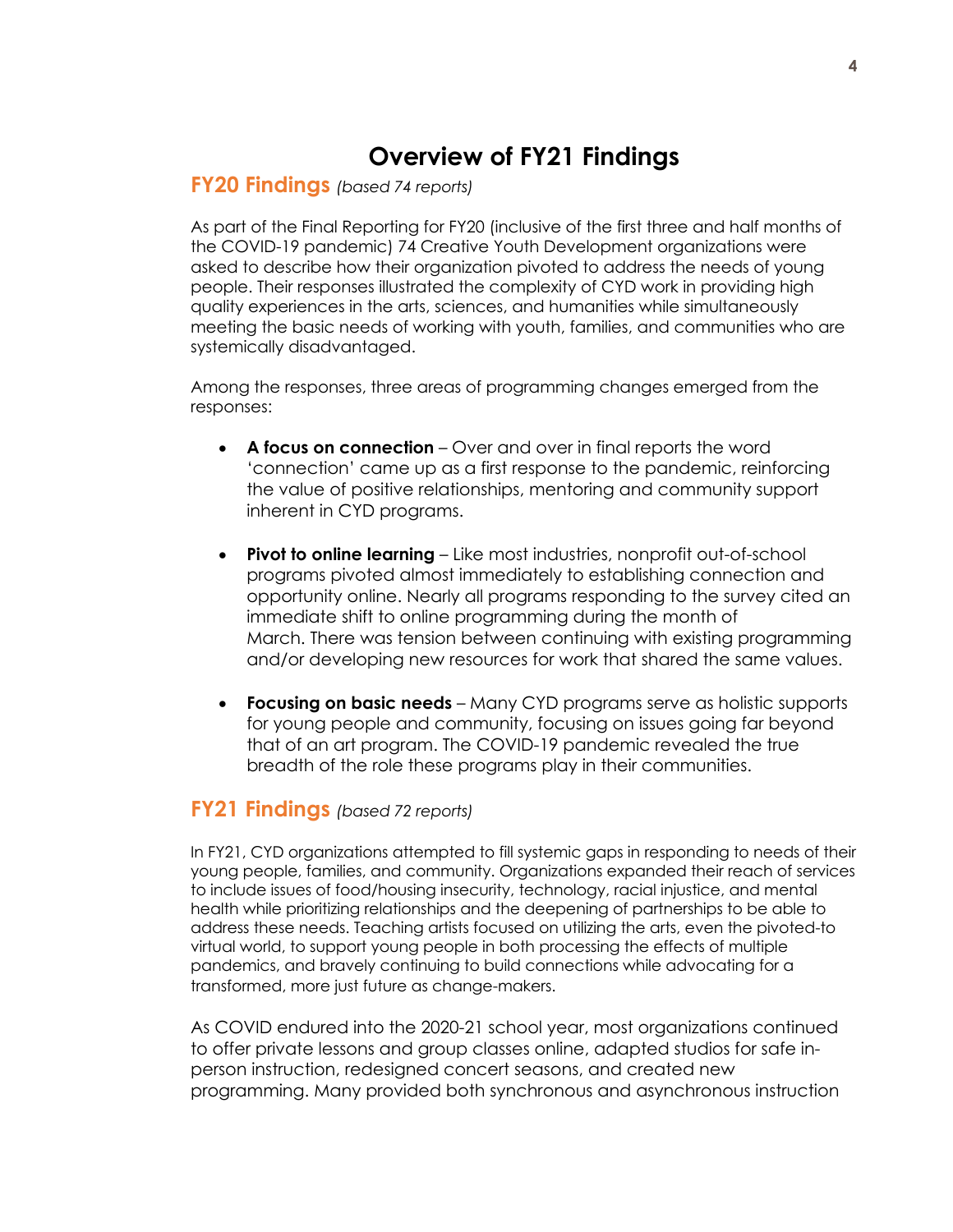to offer flexibility to students and to help navigate absenteeism. They rearranged schedules, offered support hours, and many also delivered care packages, and art kits to respond to students' stress levels and needs.

More than anything, they were a trusted partner with strong existing relationships in the community and became resources to families about local, state, and federal assistance, including information about food pantries, vaccination clinics, and mental health clinics. The four areas of growth for Creative Youth Development during FY21 centered around a programmatic and structural deepening of the experiences of FY20, including:

**Leaning into the Human Service work of CYD:** Conscious efforts were made to provide families with resources. New staff positions were created for food delivery programs, mortgage/rent relief, filing unemployment, and mental health/counseling services, and legal and financial help for families facing evictions. Of 72 reporting organizations, 89%, felt they needed to expand their mission to attend more directly to the pressing needs of young people and communities. For example, one organization encapsulated the prevailing thinking of the cohort saying, "This year we saw a steep rise in depression, and insecurities in multiple areas. We could not address musical learning until students felt secure in their basic needs, so we dedicated ourselves to building relationships with students and families."

Collectively out of the 72 organizations that expanded their mission, they did so in the following areas:



When asked to identify areas that CYD programs pivoted to address, respondents also spoke in other very specific ways in which they helped their communities, such as: "We were able to leverage a total of \$105,950 to support families in paying back rent and help 55 families receive a \$500 direct payment from our partnership with the Family Independence Initiative among other support."

**1.) A Focus on Mental Health:** The pandemic brought many mental health effects to the young people of CYD programs. Anxiety, isolation, loss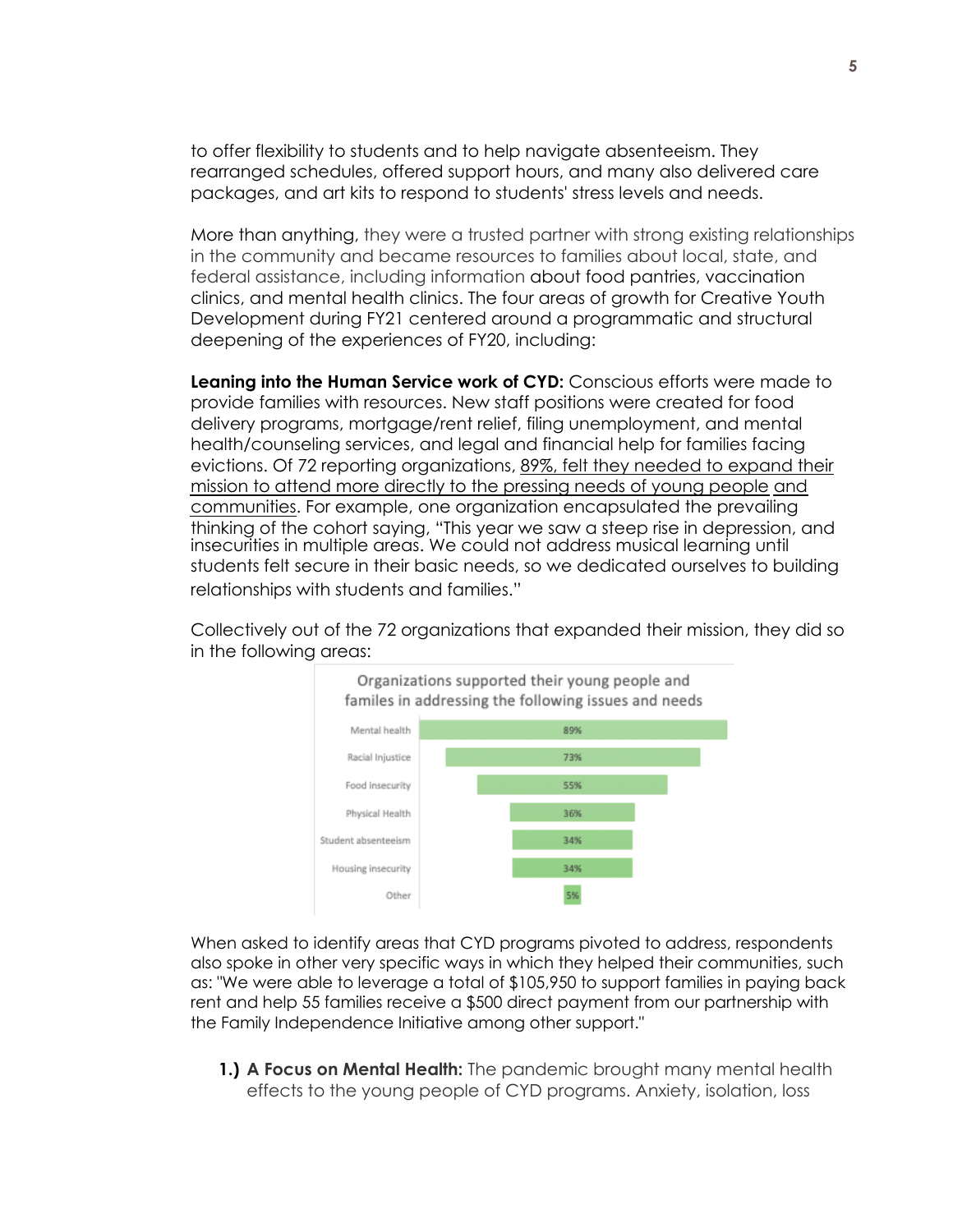of creative confidence, difficulty with retaining information and focus, and depression loomed large. Organizations responded by organizing, addressing mental health needs, increasing resources, and providing individual support with connections to social workers. 89% pivoted to address needs more fully in mental health. They offered comments, including:

- o *The feeling of isolation, helplessness, anger, and the effect on the mental health of our students once we pivoted to virtual programming created so many emotional problems. We had to focus on working on more creative engagement.*
- o *We witnessed mental health challenges such as depression. Whether triggered by family job loss, social isolation, food insecurity, fear of illness, or all of the above, depression seemed to hit many of our participants hard.*
- o *Many youth participants experienced depression, and some suicidal ideation, and we made referrals to crisis services and therapy. Multiple youth stopped attending classes. We focused on homework support and following up in these situations.*
- o *LGBTQ youth often faced unsupportive/unsafe housing situations, and sometimes faced physical and emotional abuse, lost income, and food insecurity. Meeting youth's basic physical and mental health needs had to accompany and/or precede art-making.*
- o *Teens lost connections to the wider community: jobs, routines, social connections, and a sense of control and autonomy were lost. Staying home cut rural teens off from their most meaningful and stabilizing relationships and left them feeling helpless.*
- **2.) A Focus on Racial Justice**: 73% of responding programs reported that they pivoted to address needs for racial and systemic justice, saying:
	- o *Publicized crimes against our community brought the need to emphasize our commitment to and solidarity with our students.*
	- o *There was a heightened anxiety about racial injustice due to the Black Lives Matters movement and the rise in anti-Asian violence. We decided to address these things by taking up #MakingJoy, #MakingLiberation & #MakingArt+Technology as our themes and to adopt an attitude of "We Make the Road by Walking" from Paulo Freire, Myles Horton, and Antonio Machado.*
	- o *In response to systemic racism, AFH teens made it clear that they wanted to lead the way to a more just society through their art. AFH launched Voices of the Future for our teens to use paid studio time to respond creatively to unfolding events.*

## **COVID Changes That Will Endure**

Many Creative Youth Development organizations dug deep into their creative spirit and honed their ability to adapt in order to create programming that was accessible and relevant. Virtual instruction with individuals, groups, and performances, while not ideal, opened opportunities for more young people to participate and for an expanded